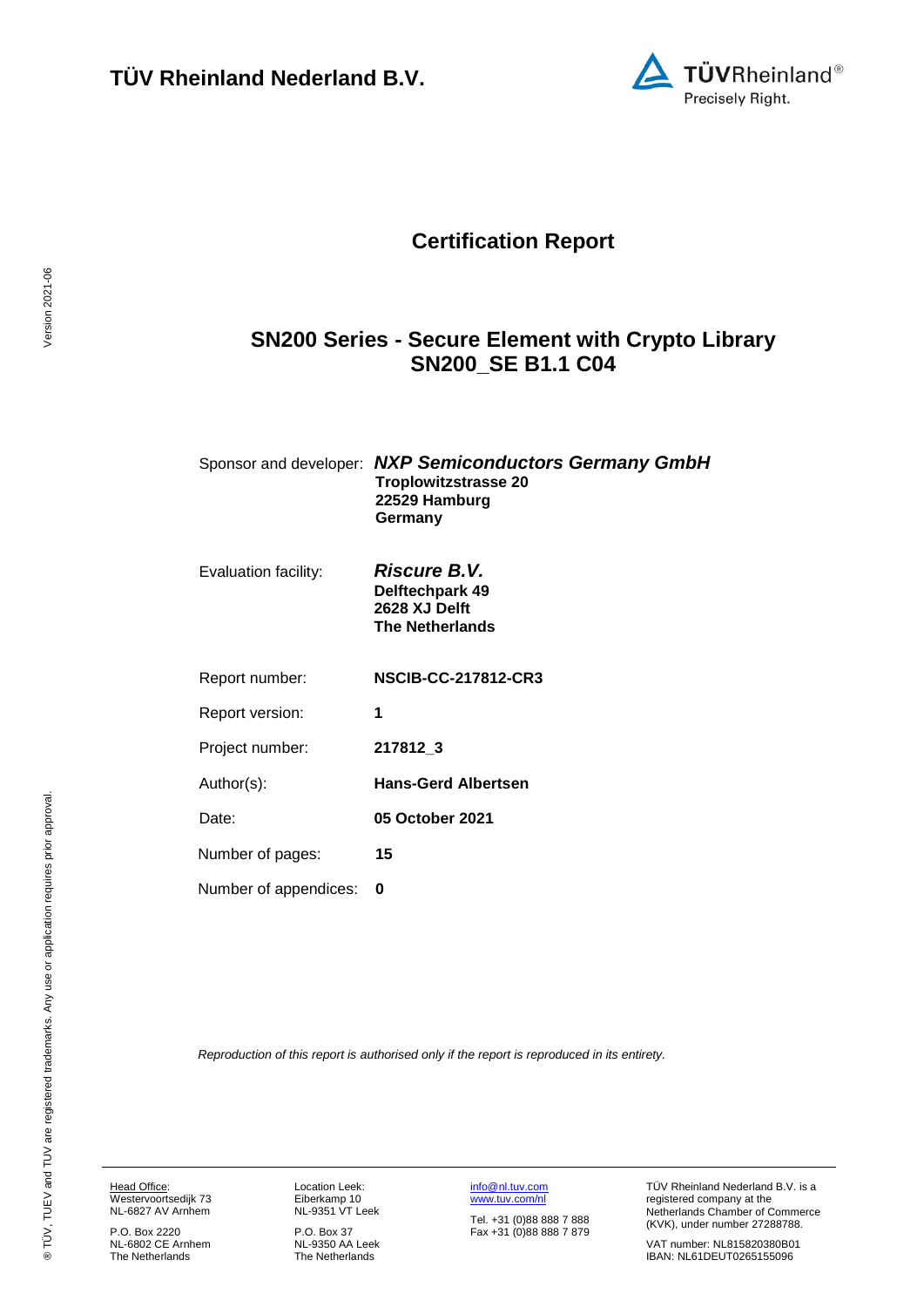

## **CONTENTS**

| <b>Foreword</b>                                                                                                                                             | 3                                                |
|-------------------------------------------------------------------------------------------------------------------------------------------------------------|--------------------------------------------------|
| <b>Recognition of the Certificate</b>                                                                                                                       | 4                                                |
| International recognition<br>European recognition                                                                                                           | 4<br>$\overline{4}$                              |
| <b>Executive Summary</b><br>$\mathbf 1$                                                                                                                     | 5                                                |
| <b>Certification Results</b><br>$\mathbf{2}$                                                                                                                | 7                                                |
| Identification of Target of Evaluation<br>2.1<br>$2.2\,$<br><b>Security Policy</b><br>2.3<br>Assumptions and Clarification of Scope<br>2.3.1<br>Assumptions | $\overline{7}$<br>$\overline{7}$<br>$\,8\,$<br>8 |
| 2.3.2<br>Clarification of scope                                                                                                                             | 8                                                |
| Architectural Information<br>2.4<br>2.5<br>Documentation<br>2.6<br><b>IT Product Testing</b><br>2.6.1<br>Testing approach and depth                         | 8<br>10<br>11<br>11                              |
| 2.6.2<br>Independent penetration testing                                                                                                                    | 12                                               |
| 2.6.3<br>Test configuration                                                                                                                                 | 12                                               |
| 2.6.4<br><b>Test results</b>                                                                                                                                | 12                                               |
| 2.7<br><b>Reused Evaluation Results</b><br>2.8<br><b>Evaluated Configuration</b><br><b>Evaluation Results</b><br>2.9<br>2.10<br>Comments/Recommendations    | 12<br>13<br>13<br>13                             |
| <b>Security Target</b><br>3                                                                                                                                 | 14                                               |
| <b>Definitions</b><br>4                                                                                                                                     | 14                                               |
| 5<br><b>Bibliography</b>                                                                                                                                    | 15                                               |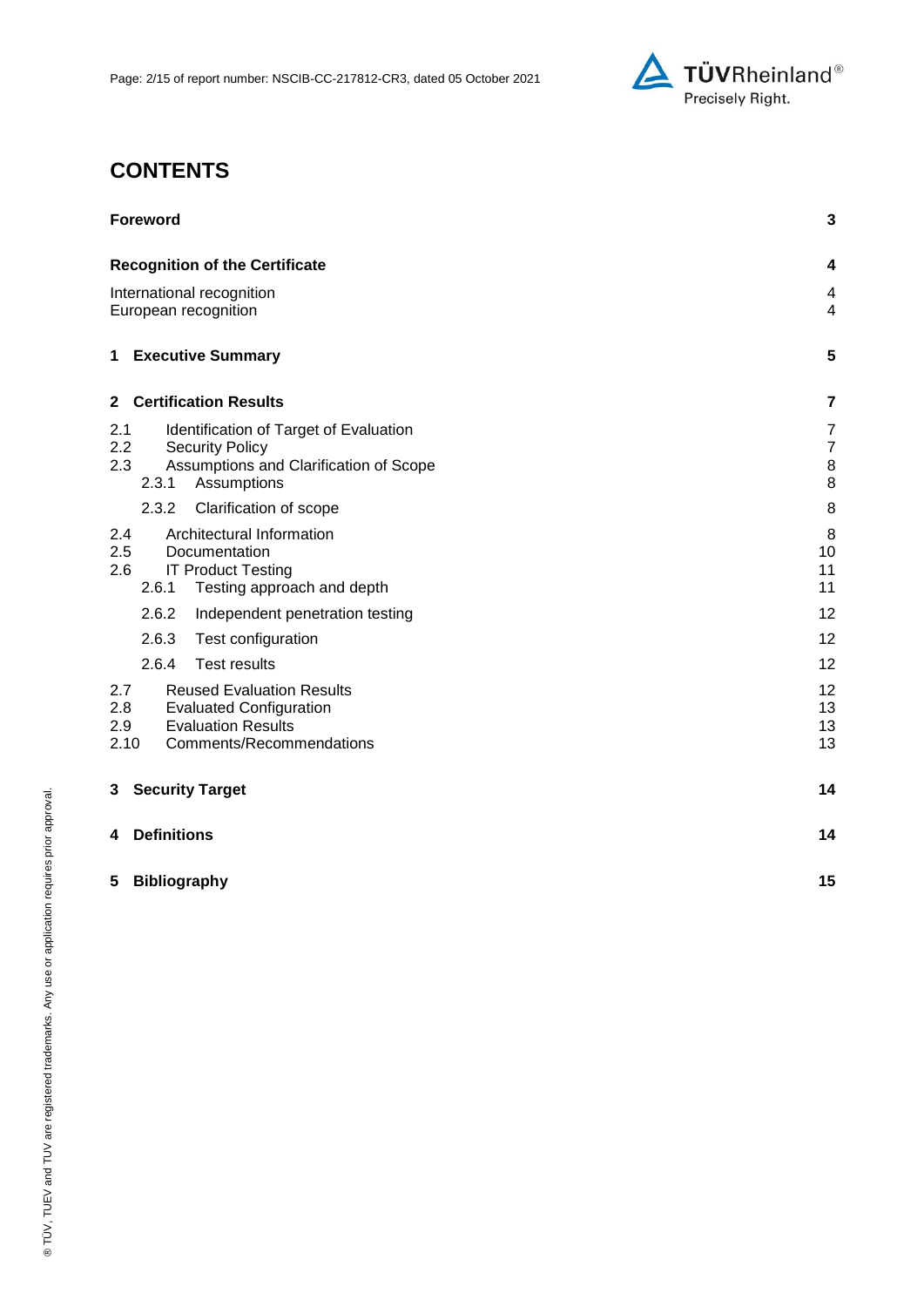

## **Foreword**

The Netherlands Scheme for Certification in the Area of IT Security (NSCIB) provides a third-party evaluation and certification service for determining the trustworthiness of Information Technology (IT) security products. Under this NSCIB, TUV Rheinland Nederland B.V. has the task of issuing certificates for IT security products, as well as for protection profiles and sites.

Part of the procedure is the technical examination (evaluation) of the product, protection profile or site according to the Common Criteria assessment guidelines published by the NSCIB. Evaluations are performed by an IT Security Evaluation Facility (ITSEF) under the oversight of the NSCIB Certification Body, which is operated by TÜV Rheinland Nederland B.V. in cooperation with the Ministry of the Interior and Kingdom Relations.

An ITSEF in the Netherlands is a commercial facility that has been licensed by TÜV Rheinland Nederland B.V. to perform Common Criteria evaluations; a significant requirement for such a licence is accreditation to the requirements of ISO Standard 17025 "General requirements for the accreditation of calibration and testing laboratories".

By awarding a Common Criteria certificate, TÜV Rheinland Nederland B.V. asserts that the product or site complies with the security requirements specified in the associated (site) security target, or that the protection profile (PP) complies with the requirements for PP evaluation specified in the Common Criteria for Information Security Evaluation. A (site) security target is a requirements specification document that defines the scope of the evaluation activities.

The consumer should review the (site) security target or protection profile, in addition to this certification report, to gain an understanding of any assumptions made during the evaluation, the IT product's intended environment, its security requirements, and the level of confidence (i.e., the evaluation assurance level) that the product or site satisfies the security requirements stated in the (site) security target.

Reproduction of this report is authorised only if the report is reproduced in its entirety.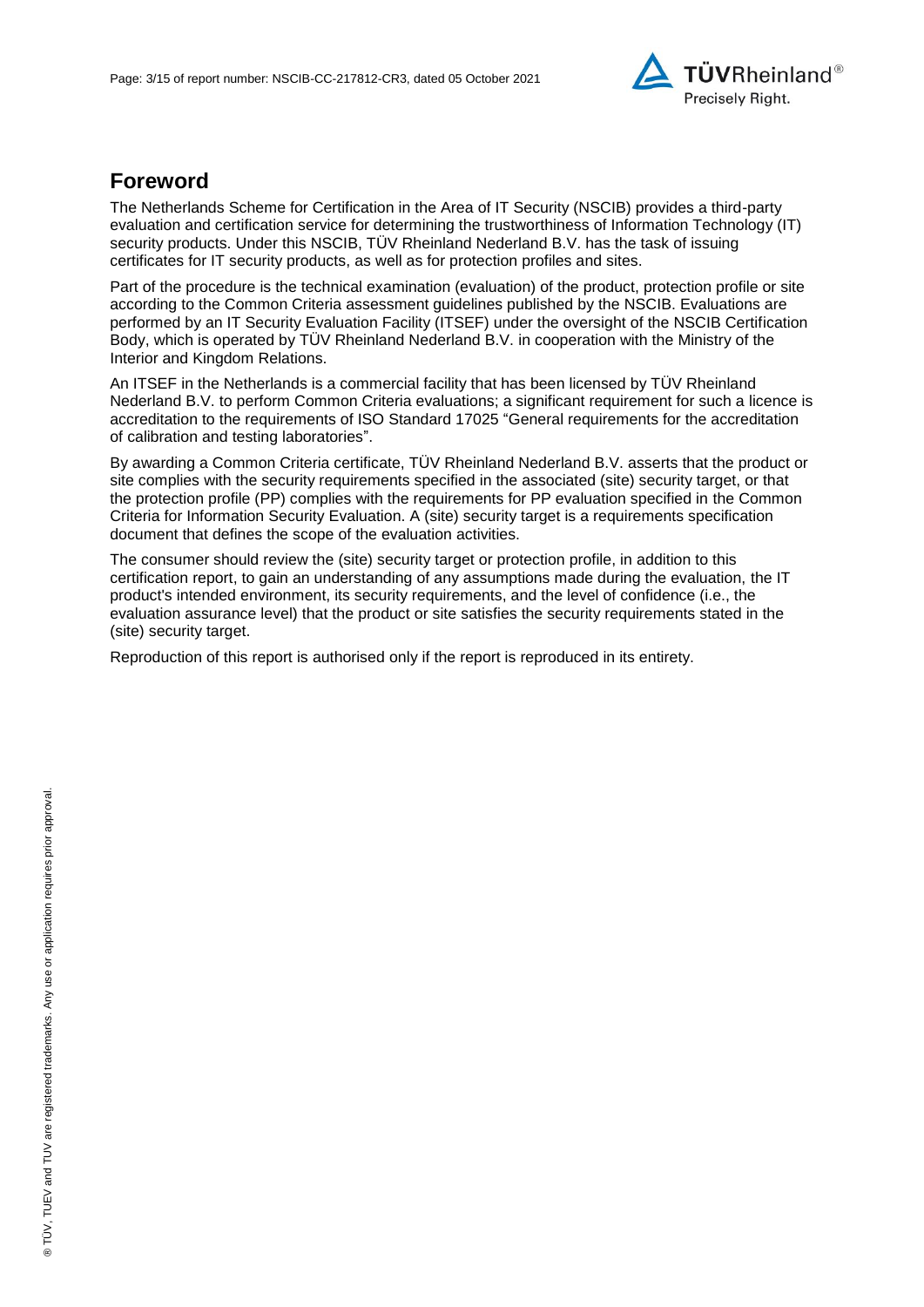

## **Recognition of the Certificate**

The presence of the Common Criteria Recognition Arrangement (CCRA) and the SOG-IS logos on the certificate indicates that this certificate is issued in accordance with the provisions of the CCRA and the SOG-IS Mutual Recognition Agreement (SOG-IS MRA) and will be recognised by the participating nations.

### **International recognition**

The CCRA was signed by the Netherlands in May 2000 and provides mutual recognition of certificates based on the Common Criteria (CC). Since September 2014 the CCRA has been updated to provide mutual recognition of certificates based on cPPs (exact use) or STs with evaluation assurance components up to and including EAL2+ALC\_FLR.

For details of the current list of signatory nations and approved certification schemes, see [http://www.commoncriteriaportal.org.](http://www.commoncriteriaportal.org/)

### **European recognition**

The SOG-IS MRA Version 3, effective since April 2010, provides mutual recognition in Europe of Common Criteria and ITSEC certificates at a basic evaluation level for all products. A higher recognition level for evaluation levels beyond EAL4 (respectively E3-basic) is provided for products related to specific technical domains. This agreement was signed initially by Finland, France, Germany, The Netherlands, Norway, Spain, Sweden and the United Kingdom. Italy joined the SOG-IS MRA in December 2010.

For details of the current list of signatory nations, approved certification schemes and the list of technical domains for which the higher recognition applies, see [https://www.sogis.eu.](https://www.sogis.eu/)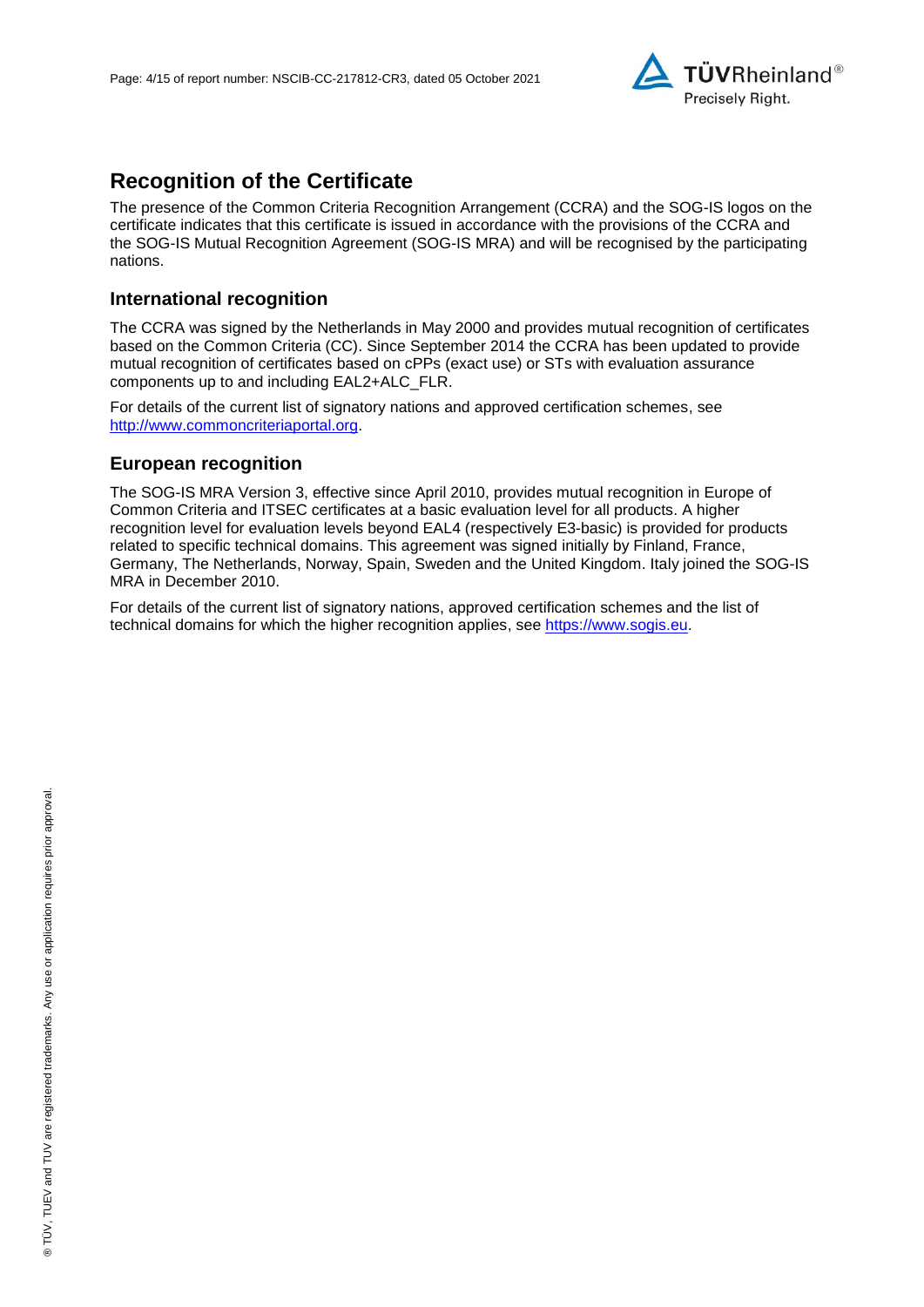

## **1 Executive Summary**

<span id="page-4-2"></span>This Certification Report states the outcome of the Common Criteria security evaluation of the [SN200](#page-0-3)  Series - [Secure Element with Crypto Library SN200\\_SE B1.1 C04.](#page-0-3) The developer of the [SN200 Series](#page-0-3)  - [Secure Element with Crypto Library SN200\\_SE B1.1 C04](#page-0-3) is [NXP Semiconductors Germany GmbH](#page-0-4) located in Hamburg, Germany and they also act as the sponsor of the evaluation and certification. A Certification Report is intended to assist prospective consumers when judging the suitability of the IT security properties of the product for their particular requirements.

The SN200x Single Chip Secure Element and NFC controller Series combines on a single die an Embedded Secure Element, an NFC Controller, and the Power Management Unit. The three subsystems are called "SN200\_SE", "SN200\_PMU", and "SN200\_NFC". The TOE is the SN200\_SE. The NFC Controller and the PMU are not part of the TOE.

The TOE is the SN200 SE B1.1 in one configuration SN200 SE B1.1 C04. The TOE will be provided with Crypto Library and Services Software as part of the IC Dedicated Software.

The TOE is a Security Integrated Circuit Platform for various operating systems and applications with high security requirements.

The TOE has been originally evaluated by Riscure B.V. located in Delft, The Netherlands and was certified on 8 July 2019*.* The re-evaluation also took place by Riscure B.V. and was completed on 09 December 2020 with the approval of the ETR. The recertification procedure has been conducted in accordance with the provisions of the Netherlands Scheme for Certification in the Area of IT Security *[NSCIB]*.

The TOE has been originally evaluated by Riscure B.V. located in Delft, The Netherlands. The 1st evaluation was completed on 4 July 2019 with the approval of the ETR. The 1<sup>st</sup> re-evaluation took place at Riscure B.V. and was completed on 09 December 2020 with the approval of the ETR. The 2<sup>nd</sup> re-evaluation also took place at Riscure B.V. and was completed on 29 September with the approval of the ETR. The recertification procedure has been conducted in accordance with the provisions of the Netherlands Scheme for Certification in the Area of IT Security *[NSCIB]*.

This third issue of the Certification Report is a result of a "recertification with major changes".

The major changes are adding a second wafer fab (GF1 Dresden), security guidance update (Crypto Library), and adding two further sites involved in engineering activities.

The security evaluation reused the evaluation results of previously performed evaluations. A full, upto-date vulnerability analysis has been made, as well as renewed testing.

Note that the previous recertification (second certification) was just a reassessment, including full, upto-date vulnerability analysis and renewed testing, without any changes to the TOE.

The scope of the evaluation is defined by the security target *[ST]*, which identifies assumptions made during the evaluation, the intended environment for the SN200 Series - [Secure Element with Crypto](#page-0-3)  [Library SN200\\_SE B1.1 C04,](#page-0-3) the security requirements, and the level of confidence (evaluation assurance level) at which the product is intended to satisfy the security requirements. Consumers of the SN200 Series - [Secure Element with Crypto Library SN200\\_SE B1.1 C04](#page-0-3) are advised to verify that their own environment is consistent with the security target, and to give due consideration to the comments, observations and recommendations in this certification report.

<span id="page-4-0"></span>The results documented in the evaluation technical report *[ETR]* <sup>1</sup> for this product provide sufficient evidence that the TOE meets the EAL6 augmented (EA[L6+](#page-4-0)) assurance requirements for the evaluated security functionality. This assurance level is augmented with ALC\_FLR.1 (Flaw Remediation) and ASE TSS.2 (TOE Summary Specification with architectural design summary).

<span id="page-4-1"></span>The evaluation was conducted using the Common Methodology for Information Technology Security Evaluation, Version 3.1 Revision 5 *[CEM]* for conformance to the Common Criteria for Information Technology Security Evaluation, Version 3.1 Revision [5](#page-4-1) *[CC]* (Parts I, II and III).

l

<sup>1</sup> The Evaluation Technical Report contains information proprietary to the developer and/or the evaluator, and is not available for public review.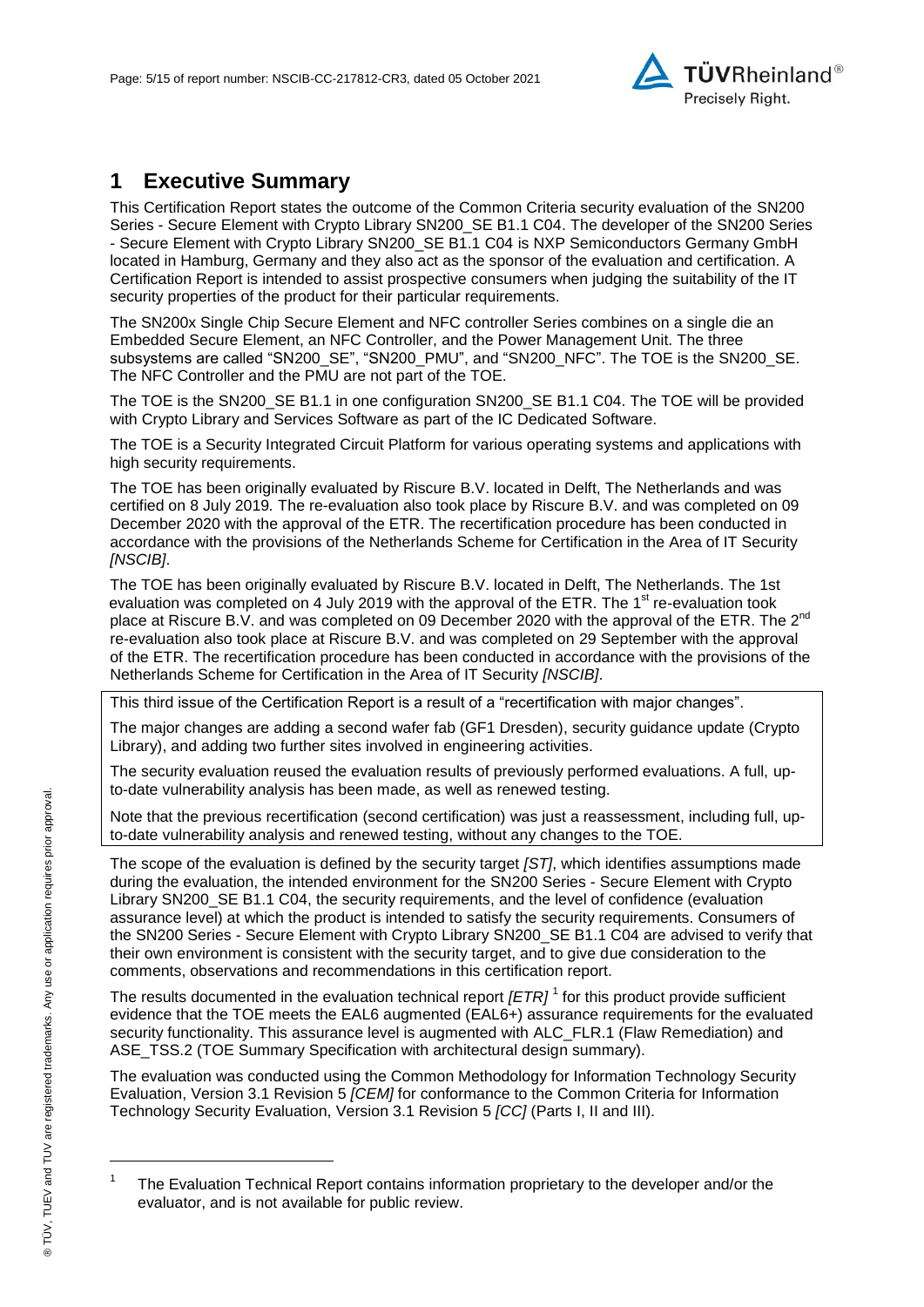

TÜV Rheinland Nederland B.V., as the NSCIB Certification Body, declares that the evaluation meets all the conditions for international recognition of Common Criteria Certificates and that the product will be listed on the NSCIB Certified Products list. Note that the certification results apply only to the specific version of the product as evaluated.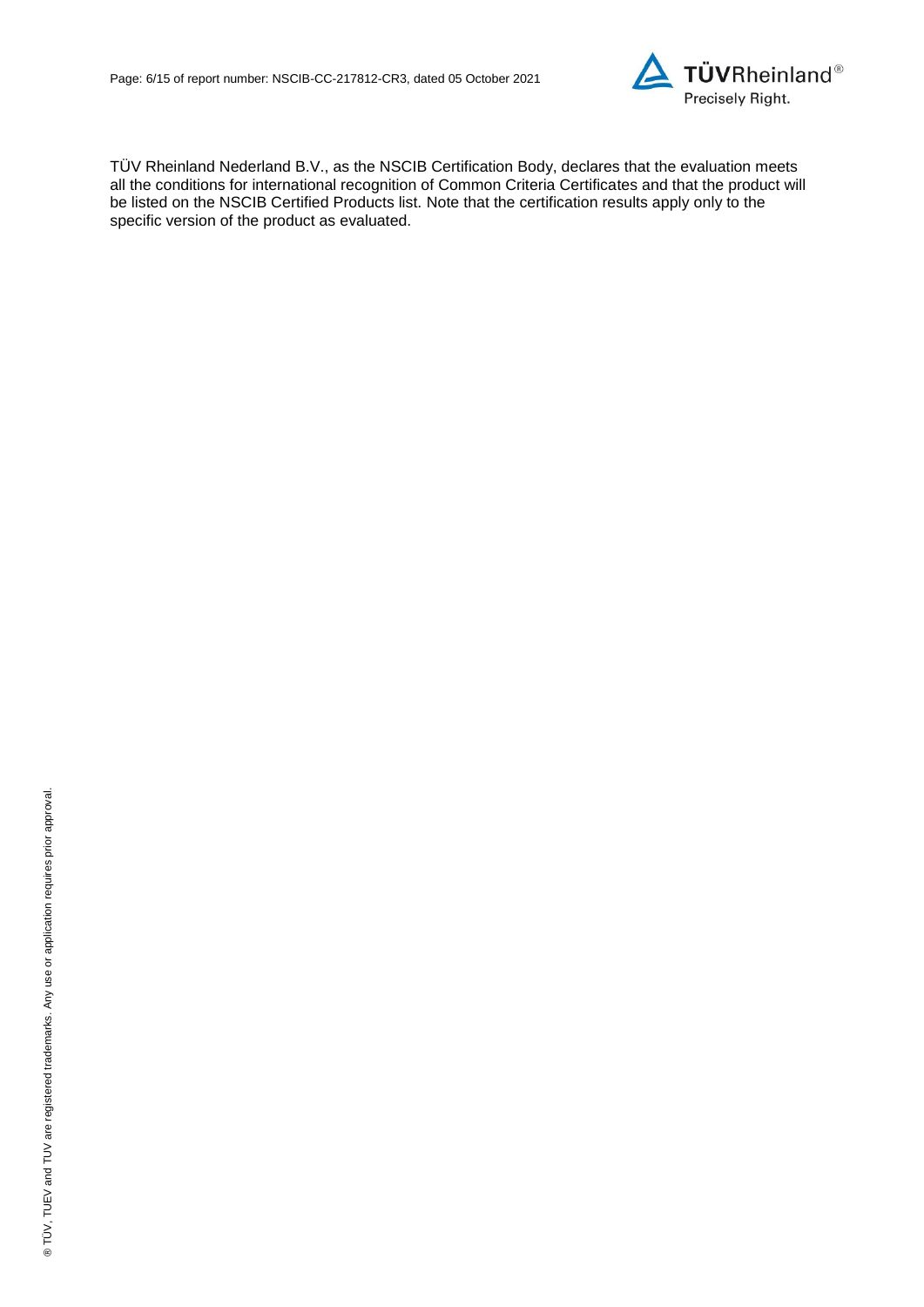

## **2 Certification Results**

## *2.1 Identification of Target of Evaluation*

The Target of Evaluation (TOE) for this evaluation is the SN200 Series - [Secure Element with Crypto](#page-0-3)  [Library SN200\\_SE B1.1 C04](#page-0-3) from [NXP Semiconductors Germany GmbH](#page-0-4) located i[n Hamburg,](#page-4-2)  [Germany.](#page-4-2)

The TOE is comprised of the following main components:

| Delivery item<br>type                 | <b>Identifier</b>                           | <b>Version</b> |
|---------------------------------------|---------------------------------------------|----------------|
| Hardware                              | SN200_SE (Base layer and fixed metal masks) | <b>B1.1</b>    |
| Software (IC                          | Factory OS                                  | 7.0.6          |
| <b>Dedicated Support</b><br>Software) | Boot OS                                     | 7.0.5          |
|                                       | <b>Flash Driver Software</b>                | 7.0.1          |

*Table 1 Components common for all SN200\_SE B1.1*

| Delivery item<br>type     | <b>Identifier</b>        | <b>Version</b> |
|---------------------------|--------------------------|----------------|
| <b>Configuration Data</b> | <b>Factory Page</b>      | 19554          |
|                           | System Page Common       | 20103          |
|                           | BootOS Patch             | 7.0.5 PL3 v9   |
| <b>Security Software</b>  | <b>Services Software</b> | 4.13.3.0       |
|                           | Crypto Library           | 1.0.0          |

*Table 2 Components of SN200\_SE B1.1 specific for C04*

To ensure secure usage a set of guidance documents is provided, together with the [SN200 Series -](#page-0-3) [Secure Element with Crypto Library SN200\\_SE B1.1 C04.](#page-0-3) For details, see section [2.5](#page-9-0) ["Documentation"](#page-9-0) of this report.

For a detailed and precise description of the TOE lifecycle, see the *[ST]*, Chapter 1.3.3.

## *2.2 Security Policy*

The security functionality of SN200 SE is designed to act as an integral part of a security system composed of SN200\_SE and Security IC Embedded Software to strengthen it as a whole. Several security mechanisms of SN200\_SE are completely implemented in and controlled by SN200\_SE. Other security mechanisms must be treated by Security IC Embedded Software. All security functionality is targeted for use in a potential insecure environment, in which SN200\_SE maintains

- correct operation of the security functionality,
- integrity and confidentiality of data and code stored to its memories and processed in the device,
- controlled access to memories and hardware components supporting separation of different applications.

This is ensured by the construction of SN200\_SE and its security functionality.

SN200 SE basically provides:

- hardware to perform computations on multiprecision integers, which are suitable for public-key cryptography,
- hardware to calculate the Data Encryption Standard with up to three keys,
- hardware to calculate the Advanced Encryption Standard (AES) with different key lengths,
- hardware to support Cipher Block Chaining (CBC), Cipher Feedback (CFB), Output Feedback (OFB) and Counter (CTR) modes of operation for symmetric-key cryptographic block ciphers,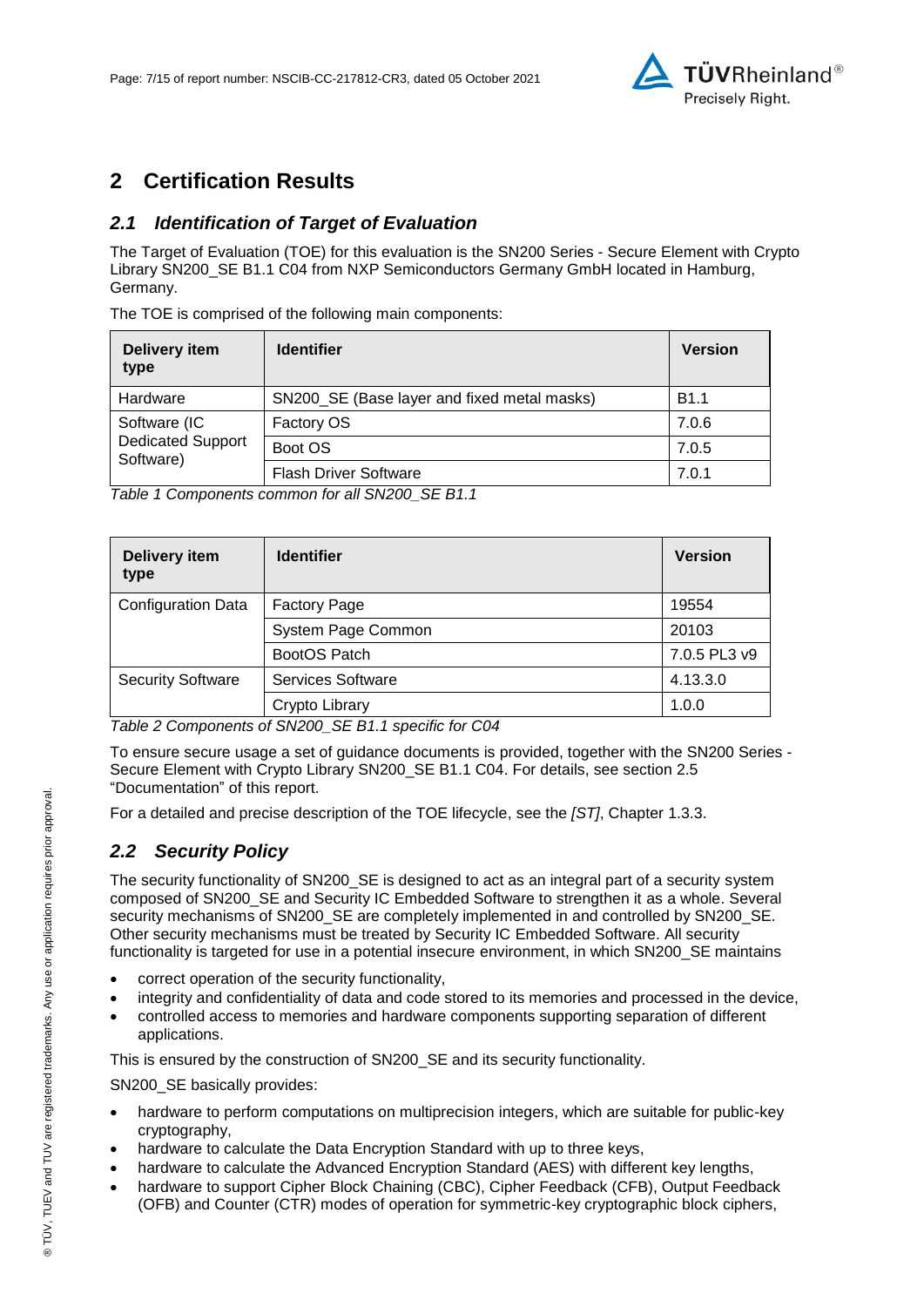

- hardware to support Galois/Counter Mode (GCM) of operation and Galois Message Authentication Code (GMAC) for symmetric-key cryptographic block ciphers,
- hardware to calculate Cyclic Redundancy Checks (CRC),
- hardware to serve with True Random Numbers,
- hardware and service software to control access to memories and hardware components.

In addition, SN200\_SE embeds sensors, which ensure proper operating conditions of the device. Integrity protection of data and code involves error correction and error detection codes, light sensing and other security functionality. Encryption and masking mechanisms are implemented to preserve confidentiality of data and code. The IC hardware is shielded against physical attacks.

The Crypto Library consists of several binary packages that are pre-loaded to the Flash memory of the TOE for usage by the Security IC Embedded Software. The Crypto Library provides:

- AES
- Triple-DES (3DES)
- RSA
- RSA key generation
- RSA public key computation
- ECDSA (ECC over GF(p)) signature generation and verification
- ECDSA (ECC over GF(p)) key generation
- ECDH (ECC Diffie-Hellmann) key exchange
- MontDH (Diffie Hellman key exchange on Montgomery Curves over GF(p)) key generation
- MontDH (Diffie Hellman key exchange on Montgomery Curves over GF(p)) key exchange
- EdDSA (Edwards-curve Digital Signature Algorithm) signature generation and verification
- EdDSA (Edwards-curve Digital Signature Algorithm) key generation
- ECDAA related functions
- Full point addition (ECC over GF(p))
- Standard security level SHA-1, SHA-224, SHA-256, SHA-384, SHA-512, SHA-3/224, SHA-3/256, SHA-3/384, SHA-3/512 algorithms
- High security level SHA-1, SHA-224, SHA-256, SHA-384, SHA-512, SHA-3/224, SHA-3/256, SHA-3/384, SHA-3/512 algorithms
- HMAC algorithms
- eUICC authentication functions (MILENAGE, TUAK and CAVE)

In addition, the Crypto Library implements a software (pseudo) random number generator which is initialized (seeded) by the hardware random number generator of the TOE. The Crypto Library also provides a secure copy routine, a secure memory compare routine, cyclic redundancy check (CRC) routines, and includes internal security measures for residual information protection.

### *2.3 Assumptions and Clarification of Scope*

#### **2.3.1 Assumptions**

The assumptions defined in the Security Target are not covered by the TOE itself. These aspects lead to specific Security Objectives to be fulfilled by the TOE-Environment. For detailed information on the security objectives that must be fulfilled by the TOE environment, see section 4.2 and 4.3 of the *[ST]*.

#### **2.3.2 Clarification of scope**

The evaluation did not reveal any threats to the TOE that are not countered by the evaluated security functions of the product.

### *2.4 Architectural Information*

The SN200x Single Chip Secure Element and NFC controller Series combines on a single die an Embedded Secure Element, an NFC Controller, and the Power Management Unit. The three subsystems are called "SN200\_SE", "SN200\_PMU", and "SN200\_NFC". The TOE is the SN200\_SE. The NFC Controller and the PMU are not part of the TOE.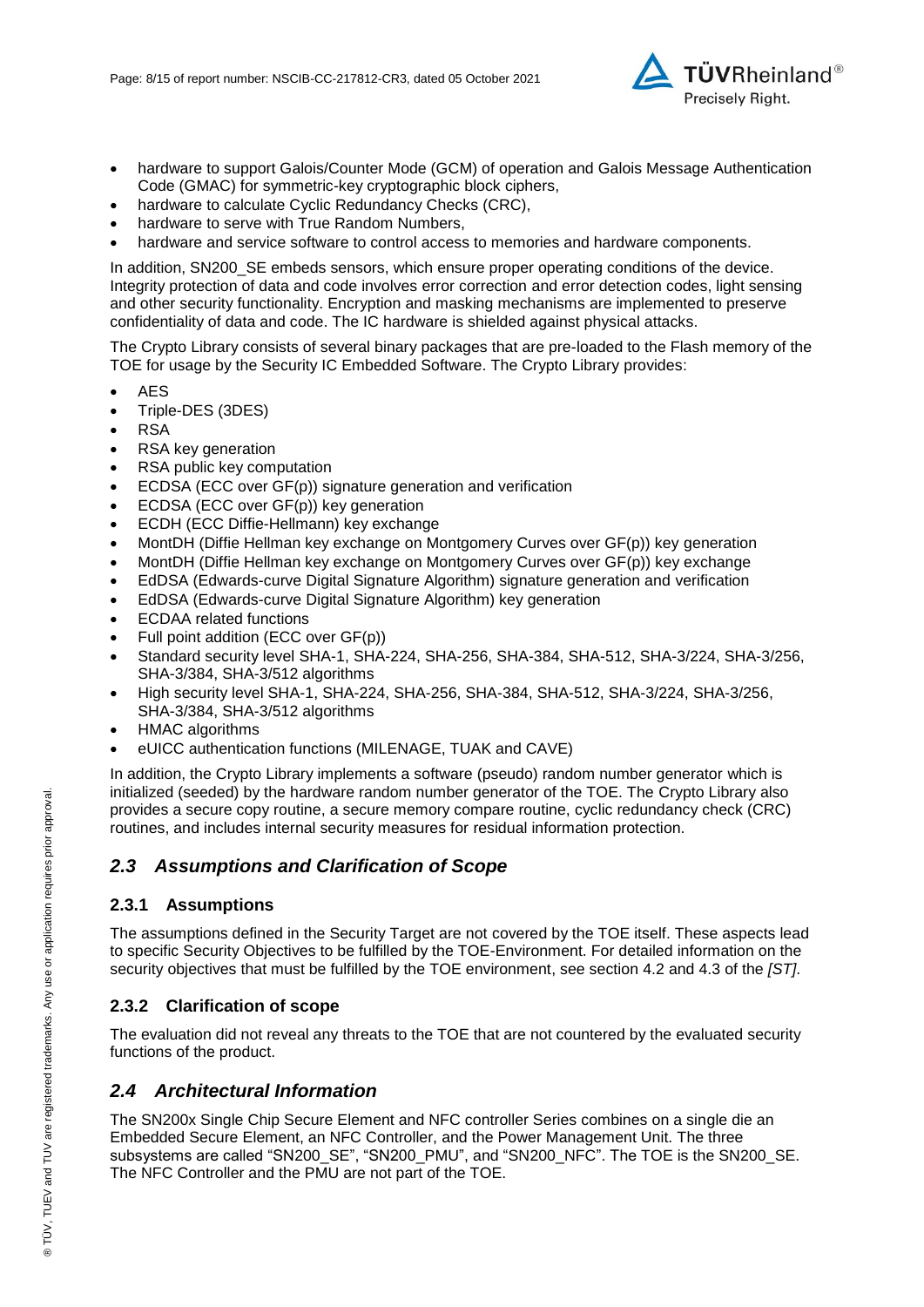

The TOE is the SN200\_SE B1.1 in one SN200\_SE B1.1 C04. The TOE will be provided with Crypto Library and Services Software as part of the IC Dedicated Software.

A block diagram is given in Figure 1 below.

#### **IC Hardware**

The SN200x Single Chip Secure Element and NFC controller Series combines on a single die an Embedded Secure Element, an NFC Controller, and the Power Management Unit. The three subsystems are called "SN200\_SE", "SN200\_PMU", and "SN200\_NFC". The TOE is the SN200 SE. The NFC Controller and the PMU are not part of the TOE.

The TOE is the SN200\_SE B1.1 in one SN200\_SE B1.1 C04. The TOE will be provided with Crypto Library and Services Software as part of the IC Dedicated Software.

The hardware part of the SN200\_SE incorporates a high frequency clocked ARM SC300 processor, a Public-Key Cryptography (PKC) coprocessor and a Direct Memory Access (DMA) controller, which are all connected over a Memory Management Unit (MMU) to a bus system. This bus system gives access to memories, hardware peripherals and communication interfaces.

The ARM SC300 processor is a security enhanced variant of the ARM Cortex M3. It includes the SC300 core and the Nested Vector Interrupt Controller (NVIC). The core implements the ARMv7-M architecture, which supports a subset of the Thumb instruction set. The PKC coprocessor provides large integer arithmetic operations, which can be used by Security IC Embedded Software for asymmetric-key cryptography. Hardware peripherals include coprocessors for symmetric-key cryptography and for calculation of error-detecting codes, and also a random number generator. The DMA controller manages data transfers over communication interfaces like ISO/IEC 7816 compliant interface, Serial Peripheral Interface (SPI), I2C interface and the Secure Mailbox Interface. On-chip memories are Flash memory, ROM and RAMs. The Flash memory can be used to store data and code of Security IC Embedded Software. It is designed for reliable non-volatile storage.

SN200\_SE is offered with the NXP Trust Provisioning Service, which involves secure reception, generation, treatment and insertion of customer data and code at NXP. The documentation of SN200 SE includes a product data sheet, several product data sheet addenda, a user guidance and operation manual, and service documentation. This documentation describes secure configuration and secure use of SN200\_SE as well as the services provided with it.

Also, the IC Dedicated Support Software is considered part of the IC Hardware, as it is stored to the ROM of the TOE. It consists of the Factory OS, the Boot OS and the Flash Driver Software.

#### **Security Software**

The IC Dedicated Software provides Security Software that can be used by the Security IC Embedded Software. The Security Software is composed of Services Software and Crypto Library.

The Services Software consists of Flash Services Software, Services Framework Software and the part of the Services HAL (Hardware Abstraction Layer) that is not stored to ROM. The Flash Services Software manages technical demands of the Flash memory and serves the Security IC Embedded Software with an interface for Flash erase and/or programming. The Services Framework Software represents a collection of different abstractions and utility functions that provide a runtime environment to the individual Services. The Services HAL provides an interface for the Services Software to the hardware that controls the Flash memory.

The Services Software is considered part of the Service Code and is stored in the Flash memory of the TOE.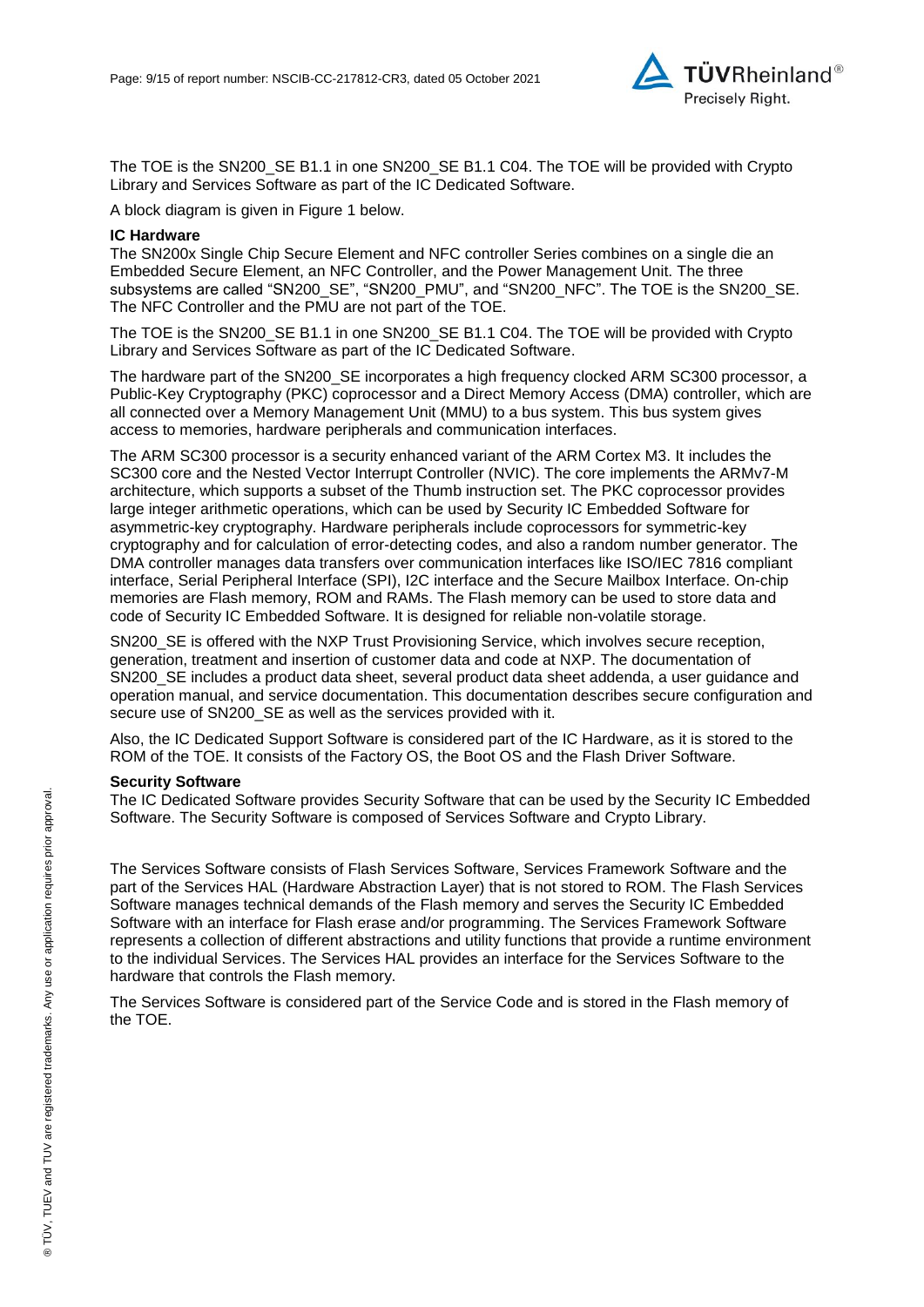

*Figure 1 Logical architecture of the TOE*

## <span id="page-9-0"></span>*2.5 Documentation*

The following documentation is provided with the product by the developer to the customer:

| <b>Identifier</b>                                                                         | <b>Version</b> |
|-------------------------------------------------------------------------------------------|----------------|
| SN200x SE High-performance secure element subsystem, Product data<br>sheet, DocID 520510  | 1.0            |
| SN200x SE - SFR Tables for Celle core                                                     | 0.8            |
| SN200x Wafer and Delivery Specification, Product data sheet addendum,<br>DocID 523311     | 1.1            |
| P73 family SC300 User Manual, Product Data sheet addendum, DocID<br>341410                | 1.0            |
| P73 family DMA Controller PL080 User manual, Product data sheet<br>addendum, DocID 341510 | 1.0            |
| P73 Family Chip Health Mode, Application note, DocID 411910                               | 1.0            |
| P73 Family Code Signature Watchdog, Application note                                      | 1.1            |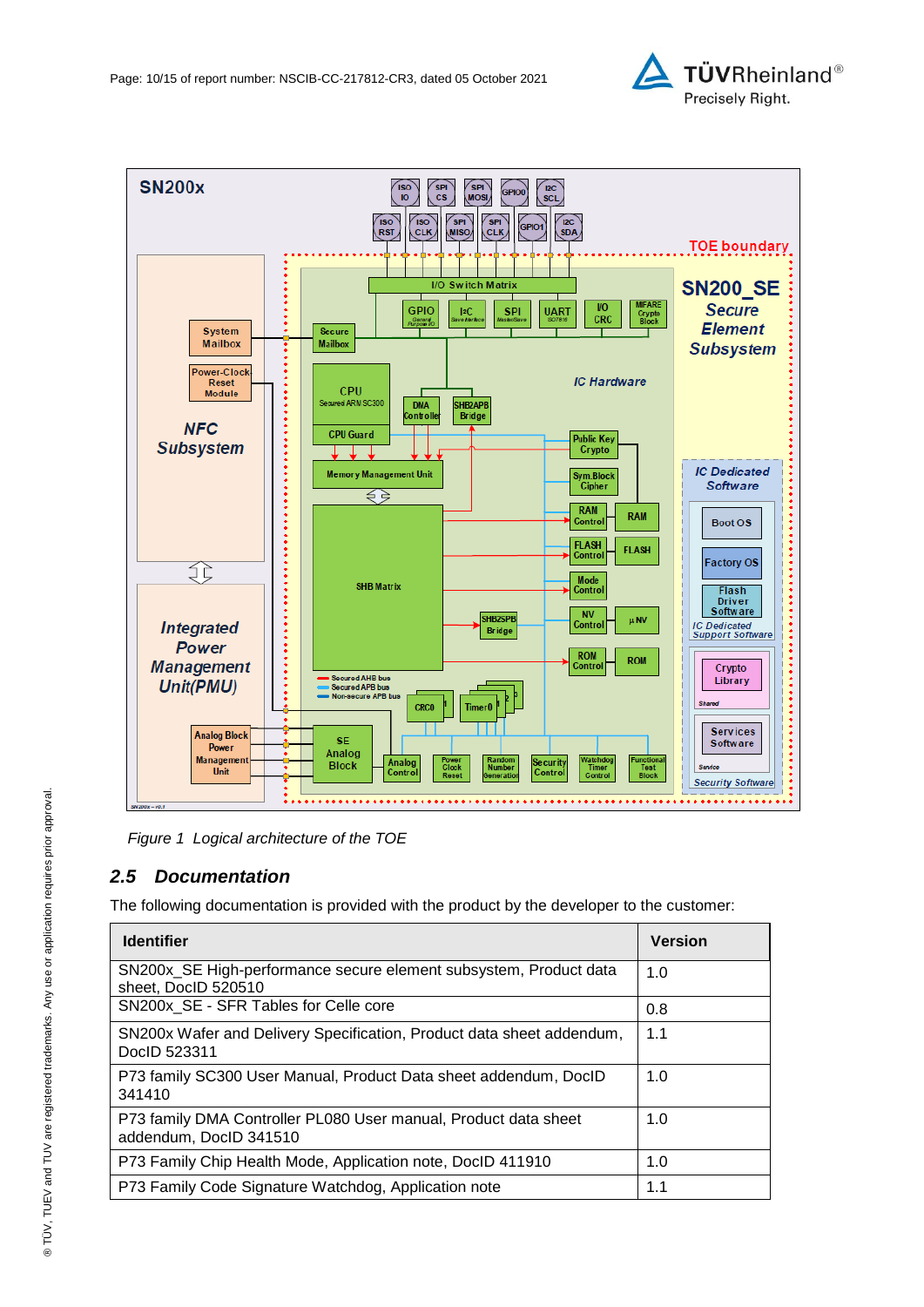

| ARM®v7-M Architecture Reference Manual | ID120114 (ARM |
|----------------------------------------|---------------|
|                                        | website)      |

*Table 3 Manuals common for all SN200\_SE B1.1*

| <b>Identifier</b>                                                          | <b>Version</b> |
|----------------------------------------------------------------------------|----------------|
| SN200_SE Information on Guidance and Operation                             | 1.1            |
| SN200 Services User Manual - API and Operational Guidance                  | 4.13           |
| SN200 Services Addendum - Additional API and Operational Guidance          | 0.5            |
| SN200x Crypto Library Information on Guidance and Operation                | 1.5            |
| SN200x Crypto Library: User Manual - RNG Library                           | 1.1            |
| SN200x Crypto Library: User Manual - HASH Library                          | 1.0            |
| SN200x Crypto Library: User Manual - SHA Library                           | 1.0            |
| SN200x Crypto Library: User Manual - Secure SHA Library                    | 1.0            |
| SN200x Crypto Library: User Manual - SHA-3 Library                         | 1.0            |
| SN200x Crypto Library: User Manual - Secure SHA-3 Library                  | 1.0            |
| SN200x Crypto Library: User Manual - HMAC Library                          | 1.0            |
| SN200x Crypto Library: User Manual - RSA Library                           | 1.1            |
| SN200x Crypto Library: User Manual - RSA Key Generation Library<br>(RsaKg) | 1.0            |
| SN200x Crypto Library: User Manual - ECC over GF(p) Library                | 1.0            |
| SN200x Crypto Library: User Manual - ECDAA                                 | 1.0            |
| SN200x Crypto Library: User Manual - TwdEdMontGfp Library                  | 1.0            |
| SN200x Crypto Library: User Manual - eUICC Library                         | 1.0            |
| SN200x Crypto Library: User Manual - Symmetric Cipher Library<br>(SymCfg)  | 1.1            |
| SN200x Crypto Library: User Manual - Utils Library                         | 1.0            |
| SN200x Crypto Library: Errata sheet, DocID: 509810                         | 1.0            |

*Table 4 Manuals of SN200\_SE B1.1 specific for C04*

## *2.6 IT Product Testing*

Testing (depth, coverage, functional tests, independent testing): The evaluators examined the developer's testing activities documentation and verified that the developer has met their testing responsibilities.

### **2.6.1 Testing approach and depth**

The developer performed extensive testing on functional specification, subsystem and modules (according to EAL6 requirements). The testing was largely automated using industry standard and proprietary test suites. Test scripts were extensively used to verify that the functions return the expected values.

The underlying hardware and crypto-library test results are extendable to composite evaluations, because the underlying platform is operated according to its guidance and the composite evaluation requirements are met.

For the testing performed by the evaluators, the developer provided samples and a test environment. The evaluators reproduced a selection of the developer tests, as well as a small number of test cases designed by the evaluator. For the evaluator defined tests the developer delivered samples (and support in writing scripts). However, Riscure's test environment was used for these ATE\_IND tests.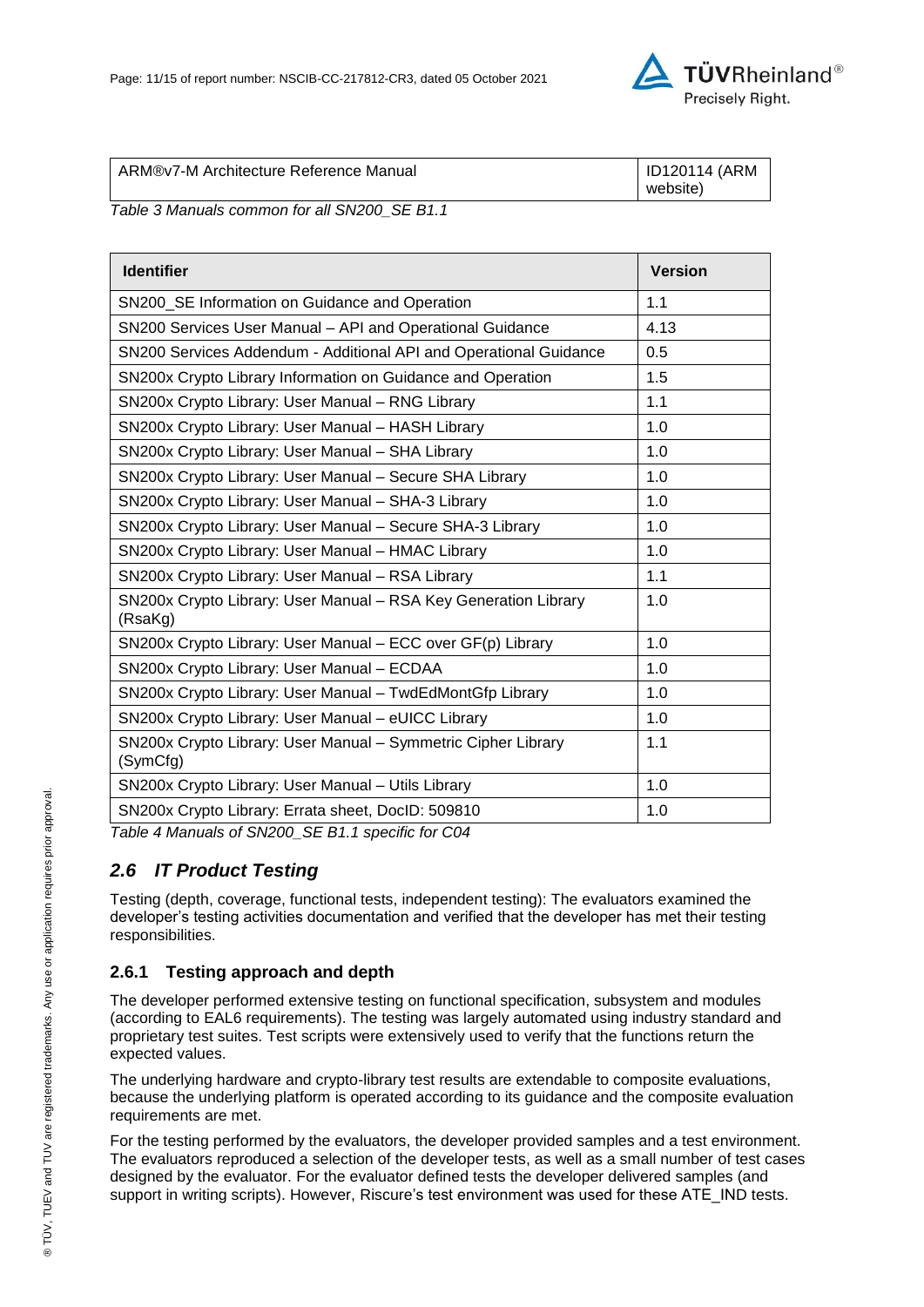

### **2.6.2 Independent penetration testing**

The evaluator independent penetration tests were conducted according to the following testing approach:

- During evaluation of the ADV, ATE and ALC classes the evaluators hypothesized possible vulnerabilities. This resulted in a shortlist of possible vulnerabilities to be further analysed in AVA using the design knowledge gained in particular from the source code analysis in IMP. This resulted in a shortlist of potential vulnerabilities to be tested.
- Next the evaluators analysed the TOE design and implementation for resistance against the JIL attacks. This resulted in further potential vulnerabilities to be tested.
- The evaluators made an analysis of the TOE in its intended environment to check whether the developer vulnerability analysis in ARC has assessed all information.
- The evaluators concluded that a number of areas could be potentially vulnerable for attackers possessing a high attack potential. Consequently, practical penetration testing was performed for absolute assurance.

Considering the vulnerability analysis results of the previous evaluation, derived tests and penetration test results the evaluator determined what additional penetration tests were necessary and which tests from the previous evaluation needed to be repeated. The total test effort expended by the evaluators for the  $1<sup>st</sup>$  re-certification was 8.5 weeks. During that test campaign 60% of the total time was spend on Perturbation attacks, 40% on side channel testing. For this 2<sup>nd</sup> re-certification the total test effort expended by the evaluators was 8.5 weeks. During this test campaign, 51% of the total time was spent on Perturbation attacks, 49% on side-channel testing, and 0% on logical tests.

### **2.6.3 Test configuration**

Testing was performed on the TOE and also on slightly different configurations of the TOE SN200\_SE B1.1 C04. The differences between these configurations and the TOE have been analysed. They have no impact on the test results, hence the test results apply to the TOE.

### **2.6.4 Test results**

The testing activities, including configurations, procedures, test cases, expected results and observed results are summarised in the *[ETR]*, with references to the documents containing the full details.

The developer's tests and the independent functional tests produced the expected results, giving assurance that the TOE behaves as specified in its *[ST]* and functional specification.

No exploitable vulnerabilities were found with the independent penetration tests.

The algorithmic security level of cryptographic functionality has not been rated in this certification process, but the current consensus on the algorithmic security level in the open domain, i.e. from the current best cryptanalytic attacks published, has been taken into account.

Not all key sizes specified in the *[ST]* have sufficient cryptographic strength for satisfying the AVA\_VAN.5 "high attack potential".

The TOE supports a wider range of key sizes (see *[ST]*), including those with sufficient algorithmic security level to exceed 100 bits as required for high attack potential (AVA\_VAN.5).

The strength of the implementation of the cryptographic functionality has been assessed in the evaluation, as part of the AVA\_VAN activities. So, no exploitable vulnerabilities were found with the independent penetration tests.

For composite evaluations, please consult the *[ETRfC]* for details

## *2.7 Reused Evaluation Results*

This is a re-certification. Documentary evaluation results of the earlier version of the TOE have been reused, but vulnerability analysis and penetration testing has been renewed.

There has been extensive reuse of the ALC aspects for the sites involved in the development and production of the TOE, by use of 26 site certificates and 27 Site Technical Audit Reuse reports.

No sites have been visited as part of this evaluation.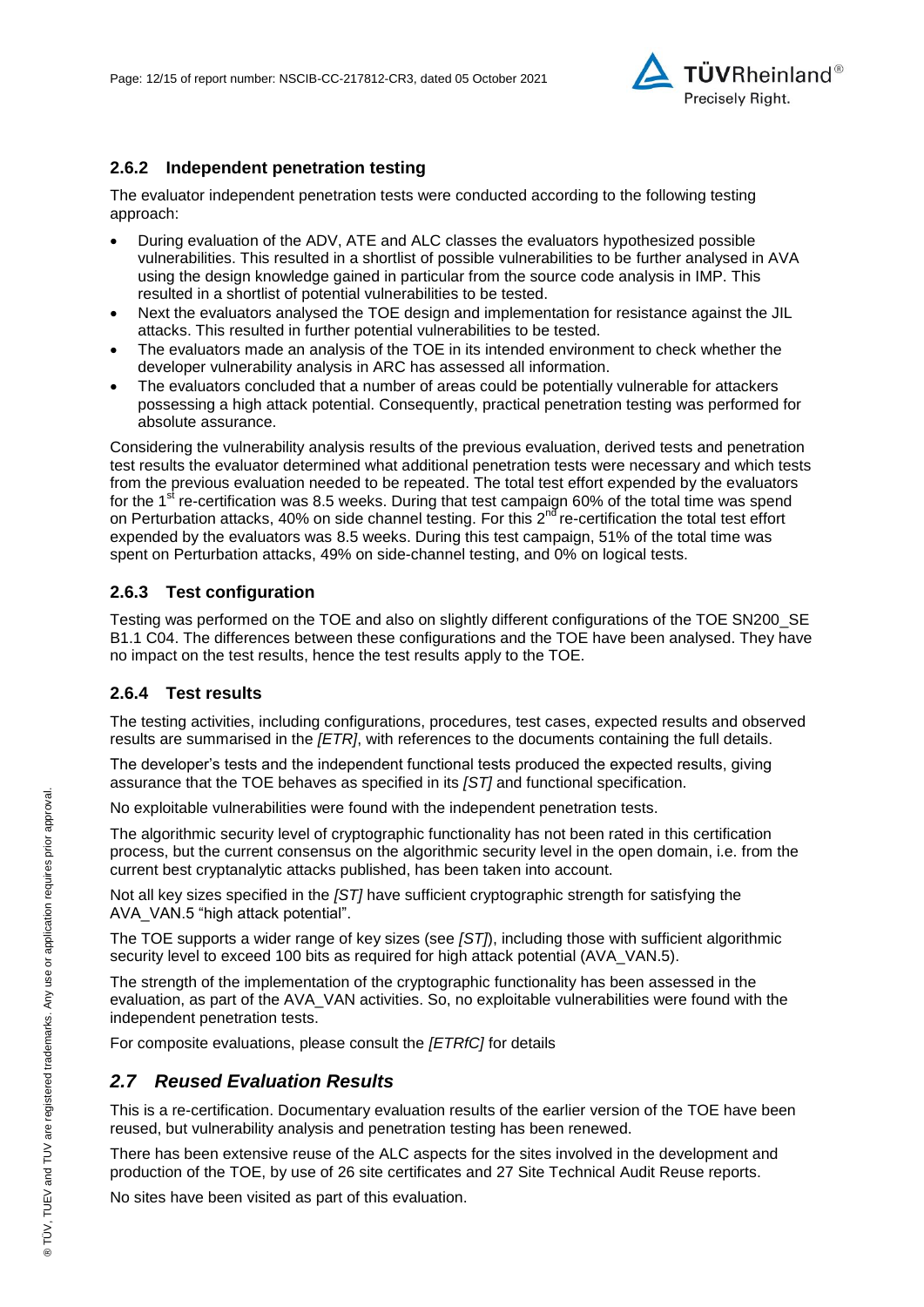

## *2.8 Evaluated Configuration*

The TOE is defined uniquely by its name and version number SN200 Series - [Secure Element with](#page-0-3)  [Crypto Library SN200\\_SE B1.1 C04.](#page-0-3) The user can identify the certified configuration by reading the TypeID bytes. The details are described in the guidance documentation.

## *2.9 Evaluation Results*

The evaluation lab documented their evaluation results in the *[ETR]*, which references an ASE Intermediate Report and other evaluator documents, and Site Technical Audit Report(s) for the site(s) *[STAR]* <sup>2</sup> . To support composite evaluations according to *[COMP]* a derived document *[ETRfC]* was provided and approved. This document provides details of the TOE evaluation that must be considered when this TOE is used as platform in a composite evaluation.

The verdict of each claimed assurance requirement is "**Pass**".

Based on the above evaluation results the evaluation lab concluded the [SN200 Series -](#page-0-3) Secure [Element with Crypto Library SN200\\_SE B1.1 C04,](#page-0-3) to be **CC Part 2 extended, CC Part 3 conformant**, and to meet the requirements of **EAL [6](#page-4-0) augmented with ALC\_FLR.1 (Flaw Remediation) and ASE\_TSS.2 (TOE Summary Specification with architectural design summary)**. This implies that the product satisfies the security requirements specified in Security Target *[ST]*.

The Security Target claims 'strict' conformance to the Protection Profile *[PP\_0084]*.

### *2.10 Comments/Recommendations*

The user guidance as outlined in section [2.5](#page-9-0) ["Documentation"](#page-9-0) contains necessary information about the usage of the TOE. Certain aspects of the TOE's security functionality, in particular the countermeasures against attacks, depend on accurate conformance to the user guidance of both the software and the hardware part of the TOE. There are no particular obligations or recommendations for the user apart from following the user guidance. Please note that the documents contain relevant details concerning the resistance against certain attacks.

In addition, all aspects of assumptions, threats and policies as outlined in the Security Target not covered by the TOE itself must be fulfilled by the operational environment of the TOE.

The customer or user of the product shall consider the results of the certification within his system risk management process. For the evolution of attack methods and techniques to be covered, the customer should define the period of time until a re-assessment for the TOE is required and thus requested from the sponsor of the certificate.

The strength of the cryptographic algorithms and protocols was not rated in the course of this evaluation. This specifically applies to the following proprietary or non-standard algorithms, protocols and implementations: KoreanSeed (out of scope), OSCCA SM2, OSCCA SM3 and OSCCA SM4 (out of scope), and FeliCa (out of scope).

Not all key sizes specified in the *[ST]* have sufficient cryptographic strength to satisfy the AVA\_VAN.5 "high attack potential". To be protected against attackers with a "high attack potential", appropriate cryptographic algorithms with sufficiently large cryptographic key sizes shall be used (references can be found in national and international documents and standards).

l

 $\overline{2}$ The Site Technical Audit Report contains information necessary to an evaluation lab and certification body for the reuse of the site audit report in a TOE evaluation.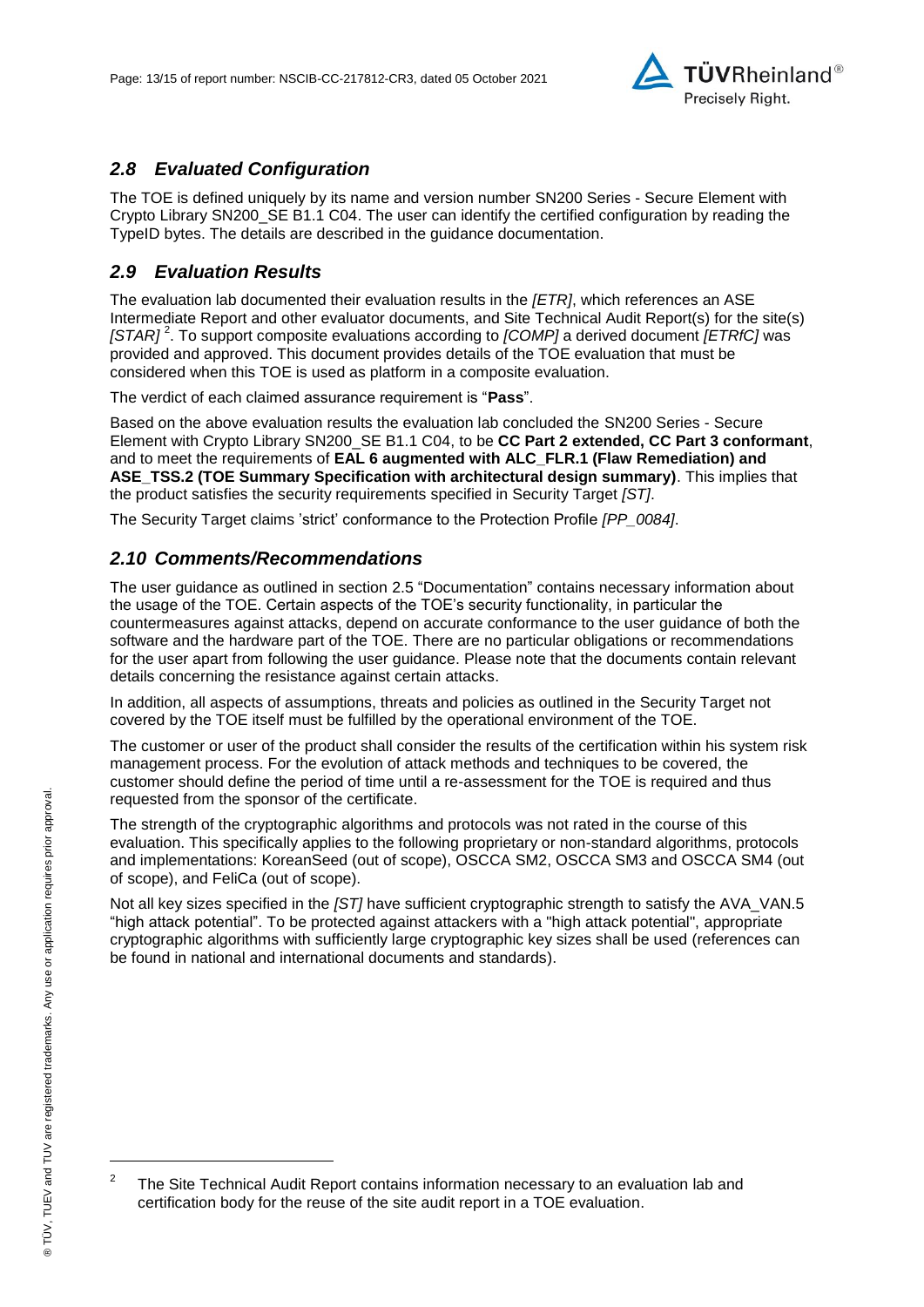

## **3 Security Target**

The SN200 Series - [Secure Element with Crypto Library Security Target, Version 1.3, 04 August 2021](#page-14-0) *[ST]* is included here by reference.

Please note that, to satisfy the need for publication, a public version *[ST-lite]* has been created and verified according to *[ST-SAN]*.

## **4 Definitions**

This list of acronyms and definitions contains elements that are not already defined by the CC or CEM:

| AES          | <b>Advanced Encryption Standard</b>                             |
|--------------|-----------------------------------------------------------------|
| <b>CBC</b>   | Cipher Block Chaining (a block cipher mode of operation)        |
| CBC-MAC      | Cipher Block Chaining Message Authentication Code               |
| <b>DES</b>   | Data Encryption Standard                                        |
| <b>DFA</b>   | <b>Differential Fault Analysis</b>                              |
| ECB          | Electronic Code Book (a block-cipher mode of operation)         |
| ECC          | <b>Elliptic Curve Cryptography</b>                              |
| <b>ECDH</b>  | Elliptic Curve Diffie-Hellman algorithm                         |
| <b>ECDSA</b> | Elliptic Curve Digital Signature Algorithm                      |
| <b>EMA</b>   | Electromagnetic Analysis                                        |
| IC           | <b>Integrated Circuit</b>                                       |
| ΙT           | Information Technology                                          |
| <b>ITSEF</b> | <b>IT Security Evaluation Facility</b>                          |
| JIL          | Joint Interpretation Library                                    |
| <b>MAC</b>   | <b>Message Authentication Code</b>                              |
| <b>MITM</b>  | Man-in-the-Middle                                               |
| <b>NSCIB</b> | Netherlands Scheme for Certification in the area of IT Security |
| <b>PP</b>    | <b>Protection Profile</b>                                       |
| <b>RNG</b>   | <b>Random Number Generator</b>                                  |
| <b>RSA</b>   | Rivest-Shamir-Adleman Algorithm                                 |
| <b>SHA</b>   | Secure Hash Algorithm                                           |
| SPA/DPA      | Simple/Differential Power Analysis                              |
| <b>TOE</b>   | <b>Target of Evaluation</b>                                     |
| <b>TRNG</b>  | <b>True Random Number Generator</b>                             |